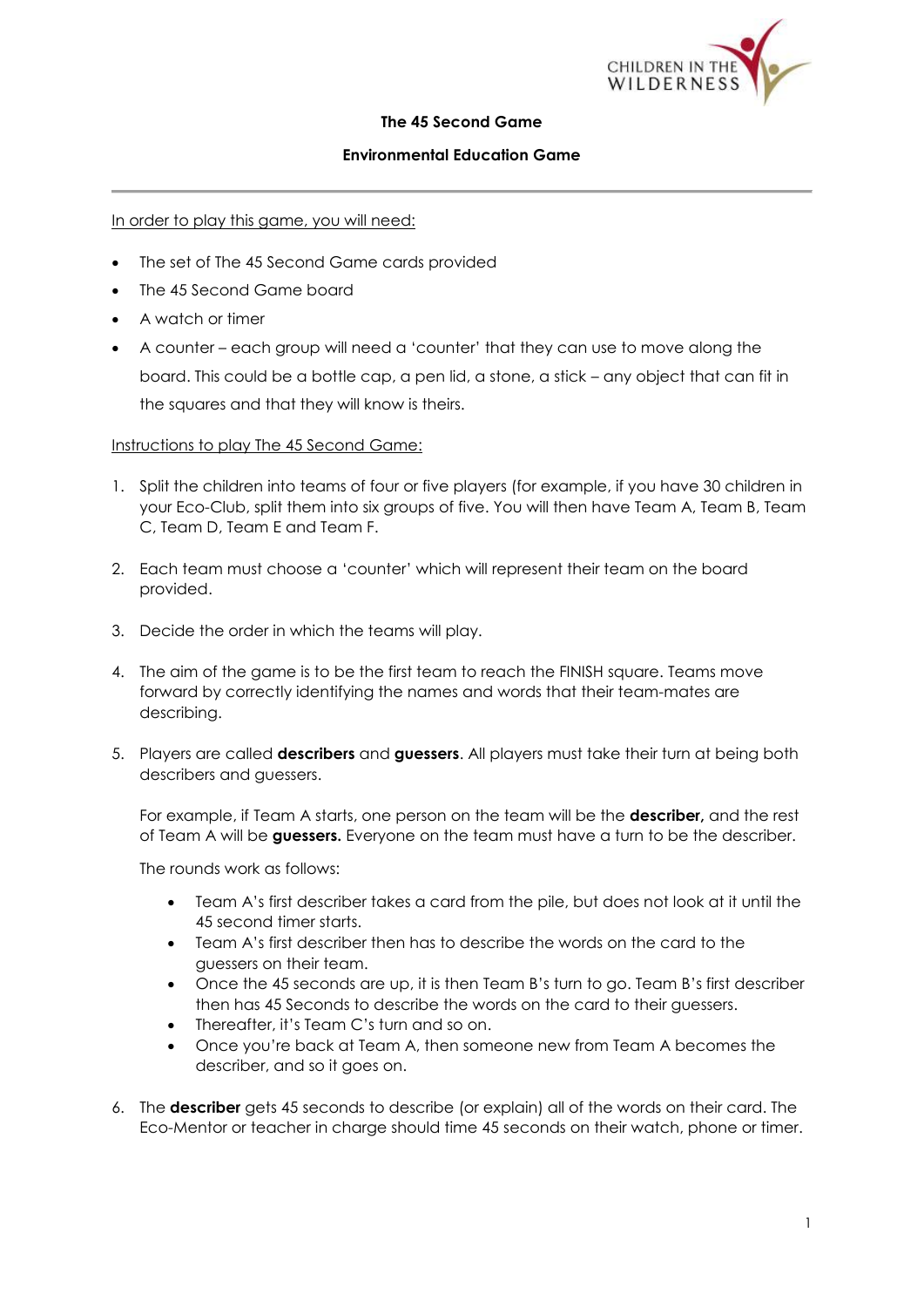

Describers MAY

- Describe the words in any way they wish, including singing, humming and using their hands and bodies to show an action;

- Describe the words in any order – they do not need to start at the top and work to the bottom of the cards.

Describers MAY NOT

- Say the actual words that appear on their card;

- Look at the words that must be described before the timer has started;

- Use any 'sounds-like' or 'rhymes-with' tactics (for example, if your word is 'tree', you cannot say "The words sounds like free");

- Say or refer to the letters of the alphabet (for example, you cannot say "It starts with the letter C");

- Use translations;

- Point to anything.

The describer may not swap cards – they must use the cards in the order in which they come.

If they are struggling to explain a word, they should just try. The best way to approach this is to think outside of the box, and give as many examples and clues as possible.

Here are a few examples that you could share with the children to help them understand how they can describe words on their cards. They MAY NOT say the word that is on their card – they have to describe it!

For example:

- If the word was 'hyena', the describer could say: *This animal is a scavenger and will often eat the leftovers from another predator's kills; It has a sloped back; It lives in dens.*
- If the word was 'elephant', the describer could make the noise that the elephant makes. The describer could also say: *This is a very big grey animal with tusks and a trunk; It is part of the big five.*
- If the word was 'venomous', the describer could say: *Snakes can be this – if they are this word and they bite you, then you can be very hurt, or even die.*
- If the word is 'tadpole', the describer could say: *This is what we something before it is a frog; When frogs lay eggs and the eggs hatch, what comes out of the eggs is the word for this thing.*
- 7. The **guessers** (the rest of the team) must guess the word that they describer is trying to explain. The guessers shout out their guesses while the describer is describing.

It is the responsibility of the other teams and the Eco-Mentor to keep an eye on the timer, and to call 'TIME UP' when the 45 seconds is up!

The other teams must also be quiet while a team is describing to make sure that it's fair for everyone. It's also fun to listen to the team that is describing to get ideas on how to describe clues, and to giggle at the funny answers and clues that are given  $\circledcirc$